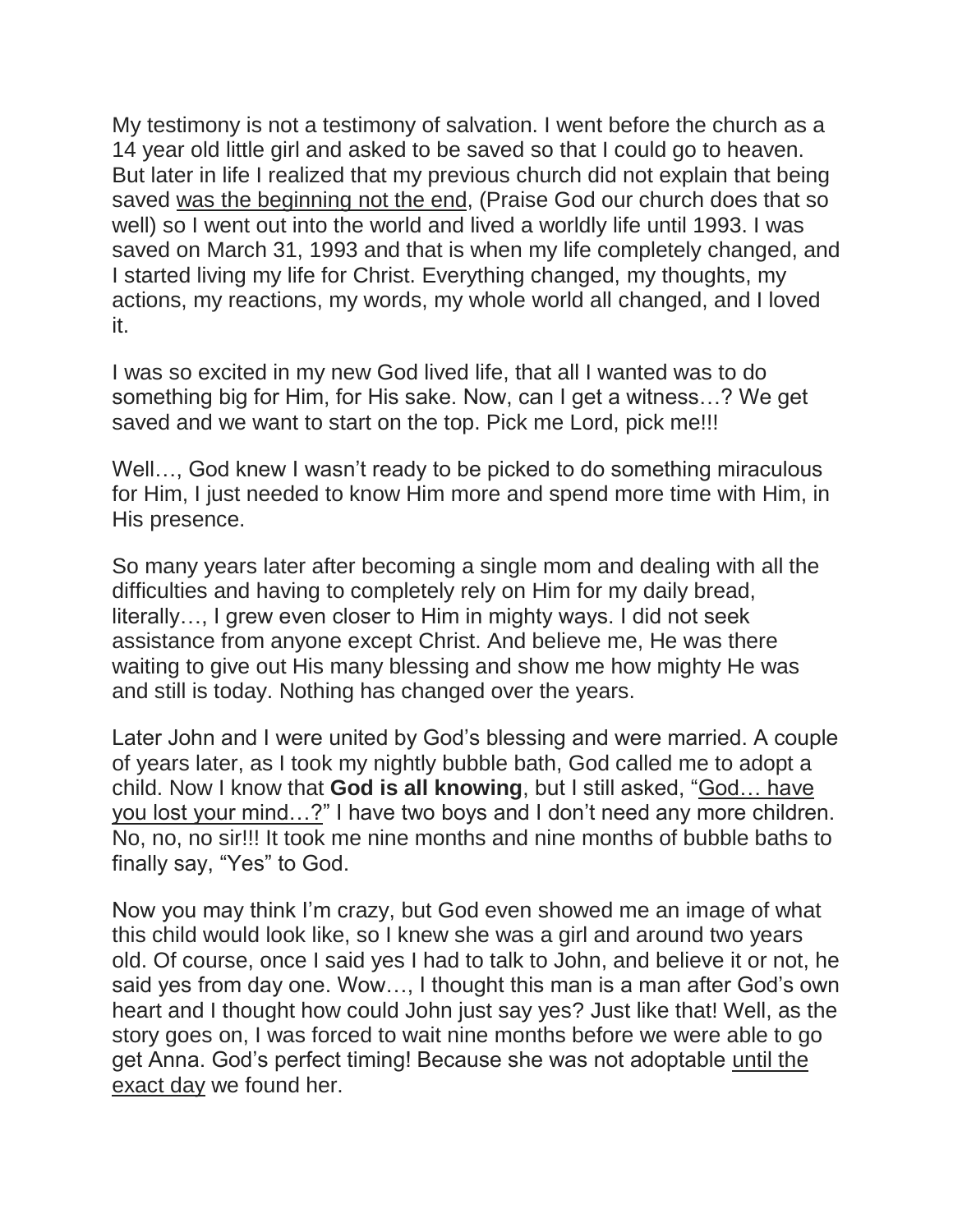Now Anna was living in an orphanage about an hour south of Odessa, Ukraine. When we arrived at the place in Kiev where we were to pick out a child, we would like to visit, I told them I needed to see pictures of little girls between the ages of one and two. Because, remember that is what my image showed me. Well, needless to say, Anna wasn't in any of those pictures. We went back to the apartment in Kiev and I talked to John and just cried and asked him if he thought I was completely missing Gods call altogether. He saw my confusion and pain, but he doubted not. He told me to go and pray about it and that God would take care of everything else. Such a strong Godly example he was to me. So, I prayed! God scolded me and said, "How dare you put boundaries on **My will**". I didn't understand at first, but as I continued to listen to God, He reveal to me that Anna just may not be one or two years old, and maybe, just maybe she may be an Andrew and I just messed the whole thing up. So, the very next day we went to the same place with an open mind and when we got in the room with the lady who was there to help us, another lady came running across the room screaming at us. It scared me to death. I looked at Helen, our interpreter, and she says that the lady is saying that she has your child. As she got to us she was holding a picture of Anna in her hand and handed it to John. John looked at it and said, "Oh my God, Sissy, it's you…, it's your baby picture". When he handed it to me, I couldn't believe how much she looked like me. So, we asked where she was and the lady said that she was in a town outside of Odessa.

Amazingly, God had put Odessa on my mind many months prior to our arrival in the Ukraine and I took time to look for it, on the map. It turned out that we had to travel by train twelve hours to Odessa from Kiev and then another hour or two by car.

Once we arrived at the orphanage we told the director that we wanted to see Anna, whose name oddly enough was Oksana in Ukrainian. We thought that we named her Anna, but God did which made it easier for Anna to know her new name. Just drop the Oks.! When she came in the room with more bow than hair, so tiny, frail and beautiful all we could do was cry. John cried first...! Hahaha Needless to say Anna looked just like the image God had given me and I knew immediately that she was the one. She was God's calling in our lives. She was the one God wanted us to save from this big world of sin and give her a chance to know Him and to learn all about Him. Anna was 4  $\frac{1}{2}$  years old, but only wore 18 months clothing; she was so tiny weighing only 20 lbs., skin and bone, with a smile and